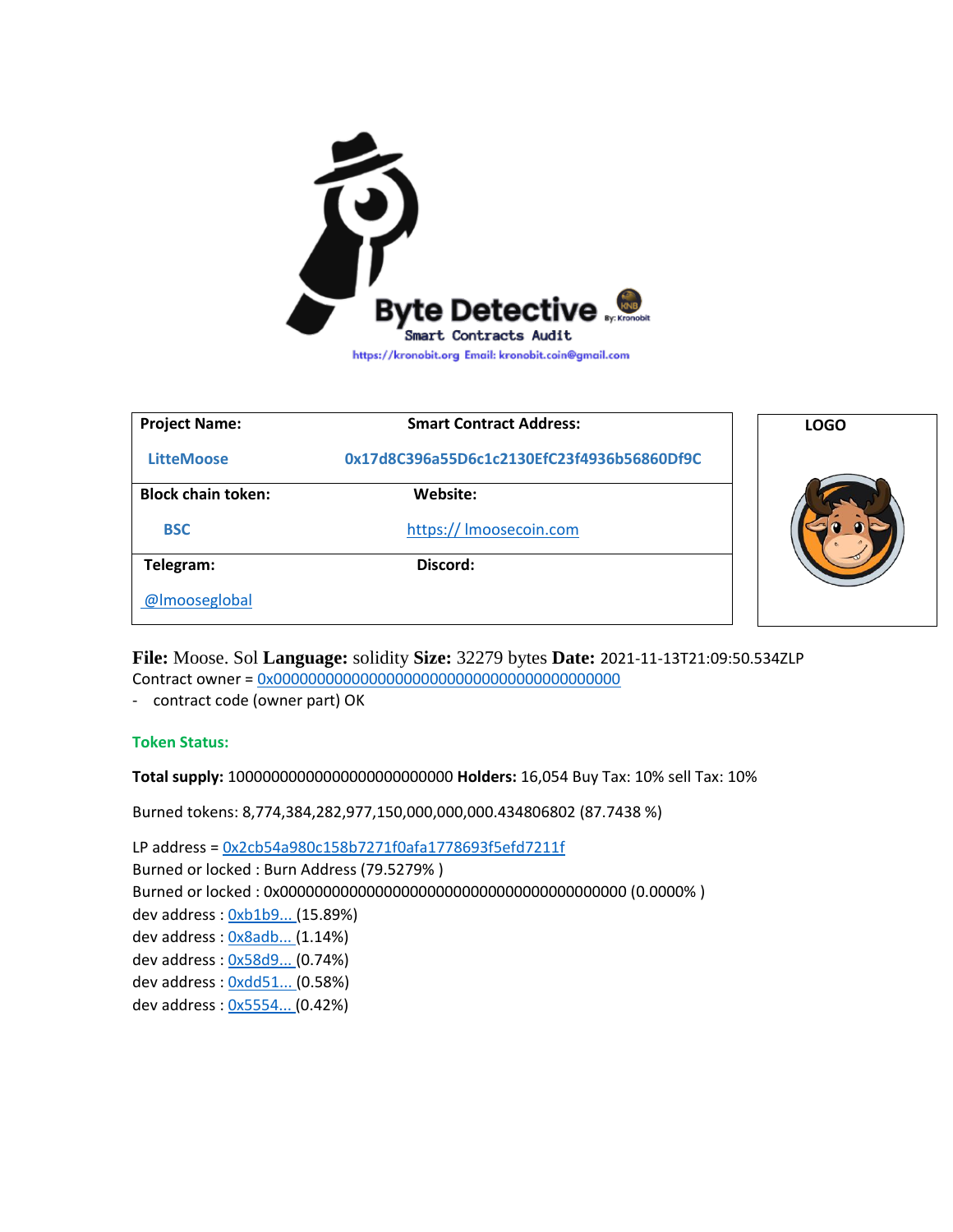### TOP HOLDERS INFO

- address  $0xb2f5...$  has 0.2304 % tokens supply
- addres[s 0x10f3... h](https://bscscan.com/address/0x10f352e32657f08464d1ade539bd6843beafd7ff)as 0.1011 % tokens supply
- address  $0x$ f9e4... has 0.0895 % tokens supply
- address  $0x55a8...$  has 0.0874 % tokens supply

#### **Honeypot check:**

✅ **Honeypot tests passed**. Our system was able to buy and sell it successfully.



# **Critical Security vulnerability Found**

|      | A security vulnerability has been detected.                          |
|------|----------------------------------------------------------------------|
| - 59 |                                                                      |
| -60  | function sub(uint256 a, uint256 b) internal pure returns (uint256) { |
| -61  | return sub(a, b, "SafeMath: subtraction overflow");                  |

# **Report:**

One of the major dangers of calling external contracts is that they can take over the control flow. In the reentrancy attack (a.k.a. recursive call attack), a malicious contract calls back into the calling contract before the first invocation of the function is finished. This may cause the different invocations of the function to interact in undesirable ways.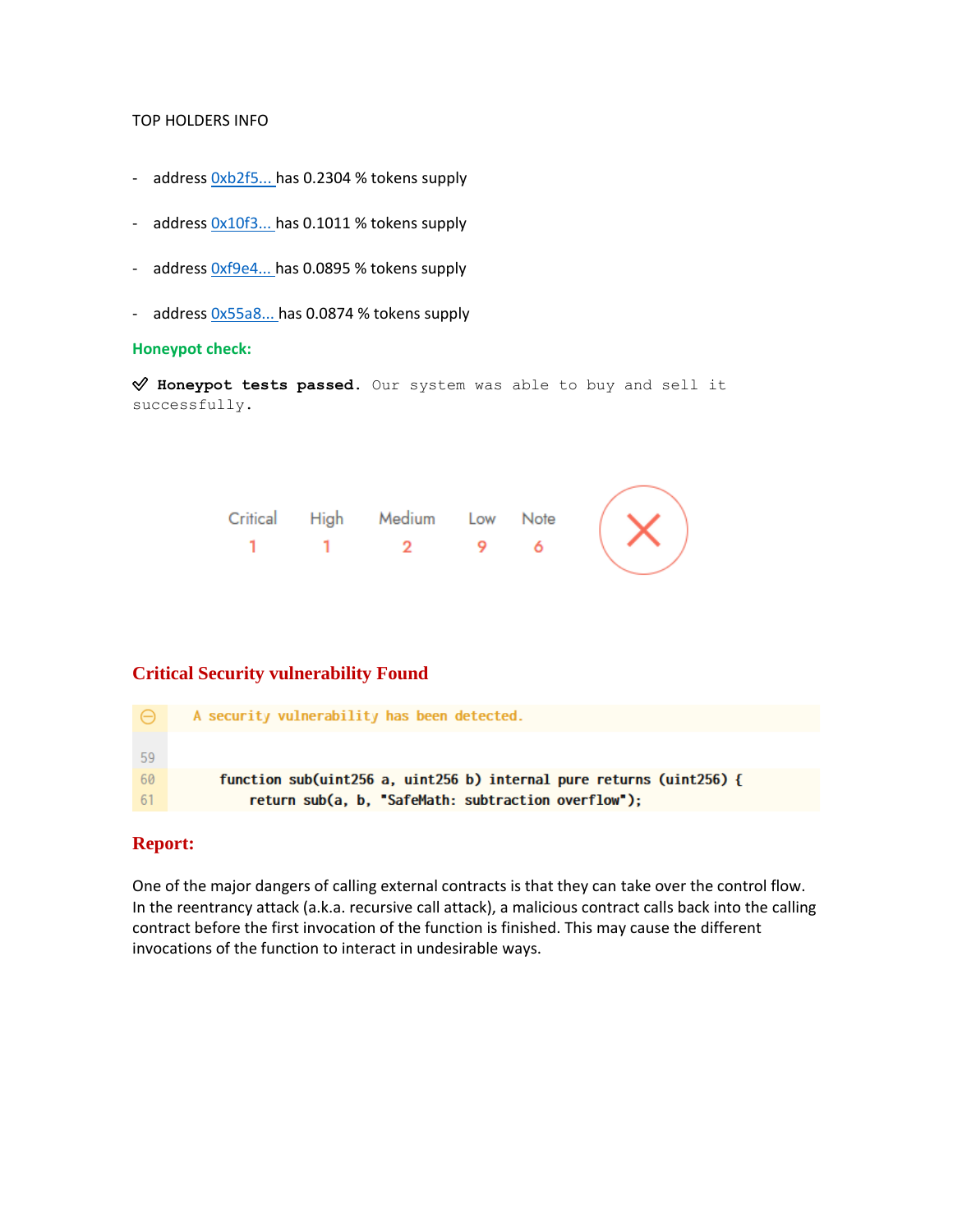# **High Security vulnerability Found**

| $\Theta$ | A security vulnerability has been detected.                                     |
|----------|---------------------------------------------------------------------------------|
| 135      | // solhint-disable-next-line avoid-low-level-calls, avoid-call-value            |
| -136     | $(bool$ success, $)$ = recipient.call{value: amount} $("")$ ;                   |
| 137      | require(success, "Address: unable to send value, recipient may have reverted"); |

# **Report:**

The return value of a message call is not checked. Execution will resume even if the called contract throws an exception. If the call fails accidentally or an attacker forces the call to fail, this may cause unexpected behavior in the subsequent program logic.

## **Medium Security Vulnerability Found**

| $\Theta$ | A security vulnerability has been detected.                                  |
|----------|------------------------------------------------------------------------------|
| 133      | function sendValue(address payable recipient, uint256 amount) internal {     |
| 134      | require(address(this).balance $>=$ amount, "Address: insufficient balance"); |
| 135      | // solhint-disable-next-line avoid-low-level-calls, avoid-call-value         |
|          |                                                                              |
|          |                                                                              |
|          | A security vulnerability has been detected.                                  |

| 165 | ) internal returns (bytes memory) {                                                   |
|-----|---------------------------------------------------------------------------------------|
| 166 | require(address(this).balance $\ge$ value, "Address: insufficient balance for call"); |
| 167 | return functionCallWithValue(target, data, value, errorMessage);                      |
|     |                                                                                       |

# **Report:**

Contracts can behave erroneously when they strictly assume a specific Ether balance. It is always possible to forcibly send ether to a contract (without triggering its fallback function), using selfdestruct, or by mining to the account. In the worst-case scenario, this could lead to DOS conditions that might render the contract unusable.